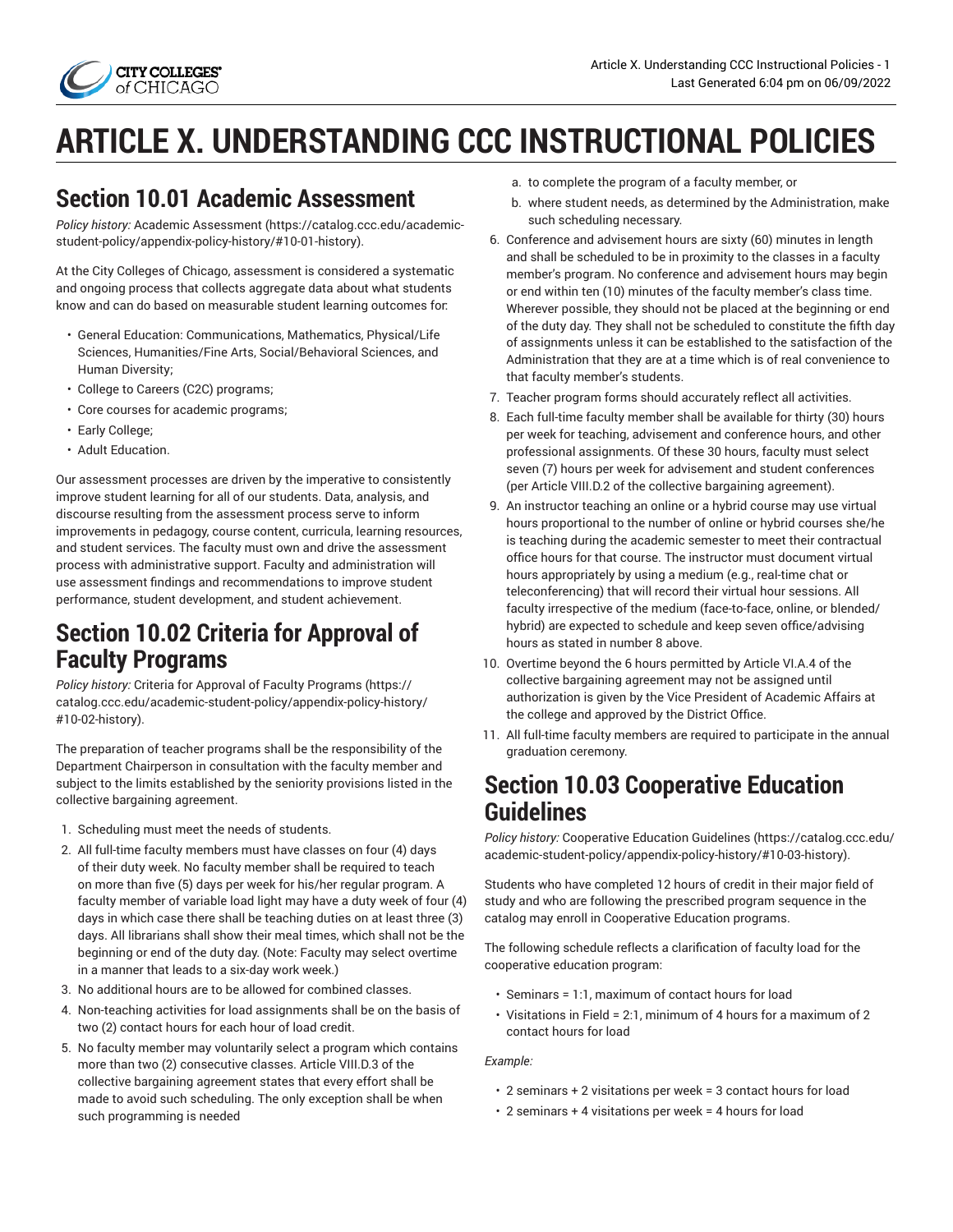

Faculty may not exceed six (6) contact hours of load for coordinating Cooperative Education programs.

# **Section 10.04 Copyright**

*Policy history:* [Copyright \(https://catalog.ccc.edu/academic-student](https://catalog.ccc.edu/academic-student-policy/appendix-policy-history/#10-04-history)[policy/appendix-policy-history/#10-04-history\)](https://catalog.ccc.edu/academic-student-policy/appendix-policy-history/#10-04-history).

The Board of Trustees recognizes that the value of all copyrighted prints and technological works as intellectual and academic property must be properly attributed to the author of the work whenever used fairly by the City Colleges of Chicago in academic programs. The Board of Trustees does not condone copyright violations which would harm an author's or representative's right to royalties or licensing fees in unfair use. The Board of Trustees will take appropriate disciplinary action against unfair uses which would subject the Board to liability for copyright infringement whenever these abuses become known, or when copyrighted work which is the property of the Board is improperly appropriated or used for the profit of others without the Board's knowledge or prior written consent.

# **Section 10.05 Substitutes for Librarians**

*Policy history:* [Substitutes for Librarians](https://catalog.ccc.edu/academic-student-policy/appendix-policy-history/#10-05-history) [\(https://catalog.ccc.edu/](https://catalog.ccc.edu/academic-student-policy/appendix-policy-history/#10-05-history) [academic-student-policy/appendix-policy-history/#10-05-history\)](https://catalog.ccc.edu/academic-student-policy/appendix-policy-history/#10-05-history).

Because the purpose of providing substitutes for academic instruction is to minimize the loss of instructional time for students, such a need does not exist for the non-instructional professional activities of librarians. Therefore, substitution shall not be authorized for librarians absent from their librarian duties because of illness or personal business.

In the case of librarians who are performing classroom instruction, a substitute shall be authorized in the event of absence for reasons of illness or personal business as of the second day of the second hour of a three (3) or more contact hour class of each absence. Such substitution must be provided by a qualified faculty member and, for there to be substitute compensation, the substitution must be performed outside of the regularly scheduled six-hour day. Compensation shall be at the prevailing substitute rate shown in section VI.A.3 of the Board-Union Agreement (Local 1600).

### **Section 10.06 Arrangements for Substitute Teaching**

*Policy history:* [Arrangements](https://catalog.ccc.edu/academic-student-policy/appendix-policy-history/#10-06-history) for Substitute Teaching ([https://](https://catalog.ccc.edu/academic-student-policy/appendix-policy-history/#10-06-history) [catalog.ccc.edu/academic-student-policy/appendix-policy-history/](https://catalog.ccc.edu/academic-student-policy/appendix-policy-history/#10-06-history) [#10-06-history](https://catalog.ccc.edu/academic-student-policy/appendix-policy-history/#10-06-history)).

A faculty member may not, on his/her own initiative, make arrangements for class coverage when said faculty member is on an approved leave or is otherwise absent. Arrangements for such substituting shall be made by the Department Chair, within in the provisions of the Board-Union Agreement (Local 1600), with the approval of the Academic Dean and/or Academic Vice President.

It shall be the primary responsibility of the Department Chair to insure that all instances of absence and substitute coverage, including unauthorized coverage, are reported to the Academic Dean and/or Academic Vice President.

Faculty members will not be compensated for substituting unless the coverage was arranged by the Department Chair with the approval of the Academic Dean and/or Academic Vice President.

## **Section 10.07 Assignment of Faculty from Other City Colleges**

*Policy history:* [Assignment](https://catalog.ccc.edu/academic-student-policy/appendix-policy-history/#10-07-history) of Faculty from Other City Colleges [\(https://](https://catalog.ccc.edu/academic-student-policy/appendix-policy-history/#10-07-history) [catalog.ccc.edu/academic-student-policy/appendix-policy-history/](https://catalog.ccc.edu/academic-student-policy/appendix-policy-history/#10-07-history) [#10-07-history\)](https://catalog.ccc.edu/academic-student-policy/appendix-policy-history/#10-07-history).

The Academic Vice President of a faculty member's home college and the Academic Vice President of the receiving college must review all assignments (for load, overtime, or special assignments) before they are finalized. This is essential so that the effect of these assignments is reflected in the teacher loads at the home college.

This notification is vital in order to keep the Academic Vice President informed as to which faculty members at their college are being proposed for overtime to prevent any "double" overtime assignments. Any assignments, including Continuing Education - Professional & Personal Development and online learning, that apply to faculty members from other colleges must follow the above procedures.

### **Section 10.08 Full-Time Faculty Assignments at Other City Colleges**

*Policy history:* [Full-Time](https://catalog.ccc.edu/academic-student-policy/appendix-policy-history/#10-08-history) Faculty Teaching from Other City Colleges [\(https://catalog.ccc.edu/academic-student-policy/appendix-policy](https://catalog.ccc.edu/academic-student-policy/appendix-policy-history/#10-08-history)[history/#10-08-history\)](https://catalog.ccc.edu/academic-student-policy/appendix-policy-history/#10-08-history).

Pursuant provisions of the collective bargaining agreement, Article VIII.F.3 and 4 of the Board Union Agreement (Local 1600), the priority for the assignment of regular programs or extra work is:

- 1. Faculty within the department
- 2. Faculty from other Colleges
- 3. Lecturers (according to the union board agreement)
- 4. Administrators
- 5. Emeritus retired faculty

# **Section 10.09 Overtime/Extra Work**

*Policy history:* [Overtime/Extra](https://catalog.ccc.edu/academic-student-policy/appendix-policy-history/#10-09-history) Work ([https://catalog.ccc.edu/academic](https://catalog.ccc.edu/academic-student-policy/appendix-policy-history/#10-09-history)[student-policy/appendix-policy-history/#10-09-history\)](https://catalog.ccc.edu/academic-student-policy/appendix-policy-history/#10-09-history).

*Procedures:* [Overtime/Extra](https://catalog.ccc.edu/academic-student-policy/appendix-procedures/#10-09-procedure) Work – Procedures ([https://catalog.ccc.edu/](https://catalog.ccc.edu/academic-student-policy/appendix-procedures/#10-09-procedure) [academic-student-policy/appendix-procedures/#10-09-procedure](https://catalog.ccc.edu/academic-student-policy/appendix-procedures/#10-09-procedure)).

Pursuant to the collective bargaining agreement, Article VI.A.4 Faculty members shall be permitted to teach up to six contact hours of overtime each semester.

# **Section 10.10 Summer Term Assignments**

*Policy history:* Summer Term [Assignments \(https://catalog.ccc.edu/](https://catalog.ccc.edu/academic-student-policy/appendix-policy-history/#10-10-history) [academic-student-policy/appendix-policy-history/#10-10-history\)](https://catalog.ccc.edu/academic-student-policy/appendix-policy-history/#10-10-history).

Pursuant to the Local 1600 collective bargaining agreement, Article VI.A.4, full-time faculty members shall be permitted to teach up to eight (8) contact hours during the Summer term. In no instance shall the total load for a faculty member be in excess of eight (8) contact hours.

- The rate of pay for Summer term assignment for a faculty member shall be 75% of a pro-rata portion of his/her base rate of pay.
- Faculty can be assigned up to thirty (30) hours of professional duties when granted a full-time summer assignment. Such hours are to be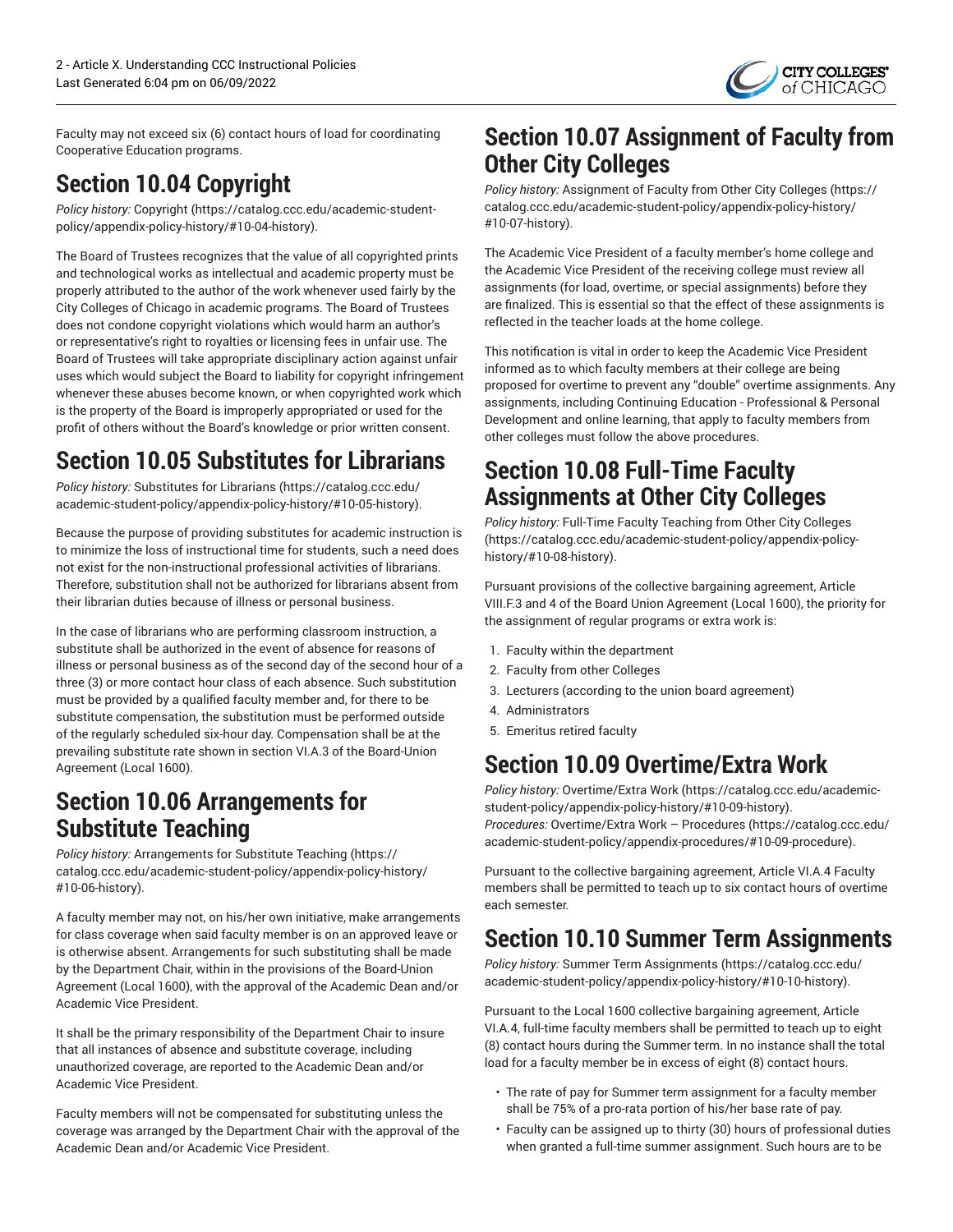

prorated where faculty members are assigned less than a full-time summer assignment.

Bumping will be permitted until the first day of class, if course cancellations have occurred. A faculty member with a greater number of rotation points shall not be permitted to eliminate the teaching program of a less senior faculty member on the basis of seniority. All claims based on seniority are subject to review of qualifications, which shall be controlling.

• Where a faculty member is replaced after a textbook selection has been made and opportunity offered for purchase, such textbook shall be utilized by the replacing faculty member.

### **Section 10.11 Overtime Assignments for Faculty at Other City Colleges**

*Policy history:* Overtime [Assignments](https://catalog.ccc.edu/academic-student-policy/appendix-policy-history/#10-11-history) for Faculty at Other City Colleges ([https://catalog.ccc.edu/academic-student-policy/appendix-policy](https://catalog.ccc.edu/academic-student-policy/appendix-policy-history/#10-11-history)[history/#10-11-history](https://catalog.ccc.edu/academic-student-policy/appendix-policy-history/#10-11-history))*.*

*Note: this policy was consolidated into Section 10.07* [Assignment](https://catalog.ccc.edu/academic-student-policy/appendix-policy-history/) of Faculty from Other City [Colleges](https://catalog.ccc.edu/academic-student-policy/appendix-policy-history/) ([https://catalog.ccc.edu/academic-student](https://catalog.ccc.edu/academic-student-policy/appendix-policy-history/)[policy/appendix-policy-history/](https://catalog.ccc.edu/academic-student-policy/appendix-policy-history/))*, and then deleted effective November 2016*.

### **Section 10.12 Payment for Classes with Excess Enrollment**

*Policy history:* Payment for Classes with Excess [Enrollment](https://catalog.ccc.edu/academic-student-policy/appendix-policy-history/#10-12-history) ([https://](https://catalog.ccc.edu/academic-student-policy/appendix-policy-history/#10-12-history) [catalog.ccc.edu/academic-student-policy/appendix-policy-history/](https://catalog.ccc.edu/academic-student-policy/appendix-policy-history/#10-12-history) [#10-12-history](https://catalog.ccc.edu/academic-student-policy/appendix-policy-history/#10-12-history)).

*Procedures:* Payment for Classes with Excess Enrollment – [Procedures](https://catalog.ccc.edu/academic-student-policy/appendix-procedures/) ([https://catalog.ccc.edu/academic-student-policy/appendix](https://catalog.ccc.edu/academic-student-policy/appendix-procedures/)[procedures/\)](https://catalog.ccc.edu/academic-student-policy/appendix-procedures/).

Class size maximums shall follow the guidelines set forth in Article VIII.A of the collective bargaining agreement. Based on the determining factors listed in the CBA, faculty members will be eligible for payment for classes with excess enrollment.

# **Section 10.13 Extra Work Compensation**

*Policy history:* Extra Work [Compensation](https://catalog.ccc.edu/academic-student-policy/appendix-policy-history/#10-13-history) ([https://catalog.ccc.edu/](https://catalog.ccc.edu/academic-student-policy/appendix-policy-history/#10-13-history) [academic-student-policy/appendix-policy-history/#10-13-history\)](https://catalog.ccc.edu/academic-student-policy/appendix-policy-history/#10-13-history).

Extra work time and compensation shall be in accordance with the collective bargaining agreements and Memorandum of Understanding for Bargained for Employees at City Colleges of Chicago: [http://](http://www.ccc.edu/menu/Pages/Union-Contracts.aspx) [www.ccc.edu/menu/Pages/Union-Contracts.aspx](http://www.ccc.edu/menu/Pages/Union-Contracts.aspx).

1. *Semester Teaching Load: Full-Time Faculty*

See the Memorandum of [Understanding](http://www.ccc.edu/departments/Documents/Human%20Resources%20Documents/Union%20Contracts/Local%201600%20MOU%20Faculty%20English%20Class%20Load_072716.pdf) Regarding Class Load for English Faculty Who Teach [Composition](http://www.ccc.edu/departments/Documents/Human%20Resources%20Documents/Union%20Contracts/Local%201600%20MOU%20Faculty%20English%20Class%20Load_072716.pdf) and Reading, Between City Colleges of Chicago and Local 1600, [effective](http://www.ccc.edu/departments/Documents/Human%20Resources%20Documents/Union%20Contracts/Local%201600%20MOU%20Faculty%20English%20Class%20Load_072716.pdf) July 1, 2016 ([http://](http://www.ccc.edu/departments/Documents/Human%20Resources%20Documents/Union%20Contracts/Local%201600%20MOU%20Faculty%20English%20Class%20Load_072716.pdf) [www.ccc.edu/departments/Documents/Human%20Resources](http://www.ccc.edu/departments/Documents/Human%20Resources%20Documents/Union%20Contracts/Local%201600%20MOU%20Faculty%20English%20Class%20Load_072716.pdf) [%20Documents/Union%20Contracts/Local%201600%20MOU](http://www.ccc.edu/departments/Documents/Human%20Resources%20Documents/Union%20Contracts/Local%201600%20MOU%20Faculty%20English%20Class%20Load_072716.pdf) [%20Faculty%20English%20Class%20Load\\_072716.pdf\)](http://www.ccc.edu/departments/Documents/Human%20Resources%20Documents/Union%20Contracts/Local%201600%20MOU%20Faculty%20English%20Class%20Load_072716.pdf).

#### 2. *Faculty Assigned to Teach Clinical Hours*

Effective Fall 2005, faculty members assigned to teach clinical hours in nursing shall receive one contact hour for each hour of clinical work.

See the Memorandum of [Understanding](http://www.ccc.edu/departments/Documents/Human%20Resources%20Documents/Union%20Contracts/MemorandumUnderstanding2009%5b1%5d.pdf) Regarding Workloads, between City Colleges of Chicago and [CCCLOC,](http://www.ccc.edu/departments/Documents/Human%20Resources%20Documents/Union%20Contracts/MemorandumUnderstanding2009%5b1%5d.pdf) effective [January](http://www.ccc.edu/departments/Documents/Human%20Resources%20Documents/Union%20Contracts/MemorandumUnderstanding2009%5b1%5d.pdf) 5, 2009 [\(http://www.ccc.edu/departments/Documents/](http://www.ccc.edu/departments/Documents/Human%20Resources%20Documents/Union%20Contracts/MemorandumUnderstanding2009%5b1%5d.pdf) [Human%20Resources%20Documents/Union%20Contracts/](http://www.ccc.edu/departments/Documents/Human%20Resources%20Documents/Union%20Contracts/MemorandumUnderstanding2009%5b1%5d.pdf) [MemorandumUnderstanding2009%5b1%5d.pdf](http://www.ccc.edu/departments/Documents/Human%20Resources%20Documents/Union%20Contracts/MemorandumUnderstanding2009%5b1%5d.pdf)).

4. *Semester Teaching Load for Part-time faculty and Adult Educators teaching Foundational Studies*

Probationary and non-probationary part-time faculty teaching foundational studies may be assigned to teach up to four (4) courses or twelve (12) contact hours, whichever is less, per regular academic term which is consistent with the Memorandum of Understanding, dated January 2009.

The maximum combined contact hours for Adult Educators to teach adult education courses and foundational studies reading, writing, and math must not exceed the total contact hours per week allowed by AFSCME contract.

#### 5. *Overtime and Summer Session Pay*

Pursuant to Article VI.A.4 of the collective bargaining agreement, the rate of pay for overtime assignments for a faculty member shall be 30% of a pro-rata portion of his/her base rate of pay. However, the minimum rate of pay for overtime assignments shall be \$625 per contact hour.

The rate of pay for summer school assignment for a faculty member shall be 75% of a pro-rata portion of his/her base rate of pay.

### **Section 10.14 Funded Project Salaries and CCC Faculty**

*Policy history:* Funded Project [Salaries](https://catalog.ccc.edu/academic-student-policy/appendix-policy-history/#10-14-history) and CCC Faculty ([https://](https://catalog.ccc.edu/academic-student-policy/appendix-policy-history/#10-14-history) [catalog.ccc.edu/academic-student-policy/appendix-policy-history/](https://catalog.ccc.edu/academic-student-policy/appendix-policy-history/#10-14-history) [#10-14-history\)](https://catalog.ccc.edu/academic-student-policy/appendix-policy-history/#10-14-history).

- 1. A project activity may become part of a faculty member's regular program. In this case, salary payment must be (by the faculty member's employment contract) at the regular rate of pay. If the project budget does not allow for this rate, i.e., contains insufficient dollars for the purpose, such an assignment cannot and should not be made.
- 2. A faculty member may be assigned to a project activity in addition to his/her regular full-time program provided:
	- a. The assignment is not in excess of 25% working load equivalent and is performed in addition to his/her regular duties.
	- b. The project budgeted dollars or line item is adhered to. When such assignments are made, it must be clear that the rate of pay is governed by the grant budget and City Colleges of Chicago salary guidelines, and not by the Board-Union Agreement.
	- c. The grant budget cannot, by law, be exceeded, except where warranted by the grantor agency. Monies from grant budgets cannot be used for any purpose other than that specified by the grant as a whole. In other words, grant account monies may not be transferred to an unrestricted account, nor can unrestricted account monies be transferred to a grant account.
	- d. No faculty member should be given an assignment at a salary rate which differs from his/her regular salary rate without a written justification by the college administration.

3. *Semester Teaching Load: Part-Time Faculty*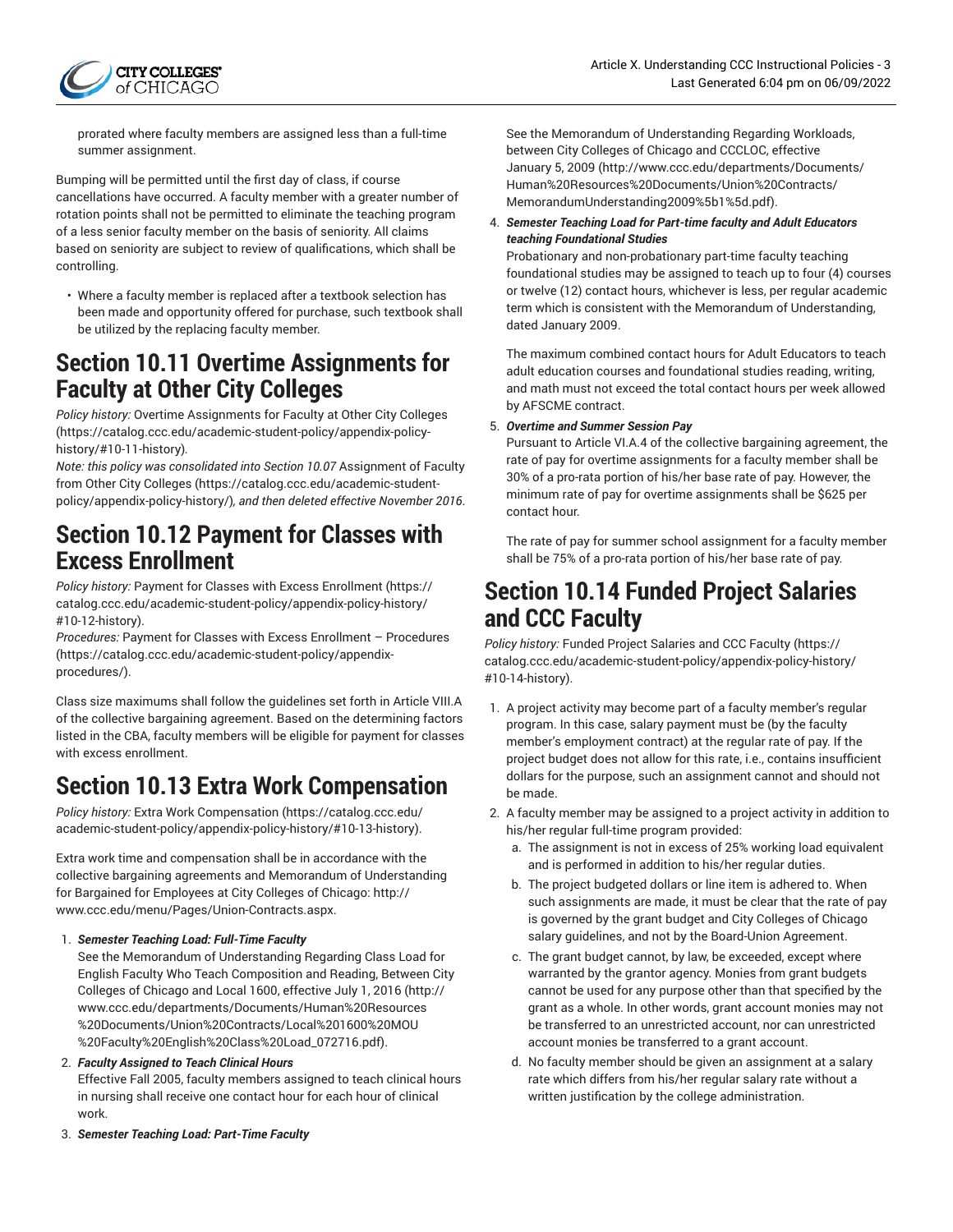

### **Section 10.15 Physical Education Instruction**

*Renamed: formerly Health and Fitness Science Instruction. Policy history:* Physical Education [Instruction \(https://catalog.ccc.edu/](https://catalog.ccc.edu/academic-student-policy/appendix-policy-history/#10-15-history) [academic-student-policy/appendix-policy-history/#10-15-history\)](https://catalog.ccc.edu/academic-student-policy/appendix-policy-history/#10-15-history).

CCC may adopt the job titled Physical Education Instructor at various colleges. The job description is for a faculty position in Local 1600.

- Faculty members teaching Physical Education shall have a regular teaching load of 24 contact hours per semester.
- Extracurricular sports and physical education instruction are and shall remain separate functions of CCC. The parties expressly acknowledge that coaching opportunities shall be allocated by the Presidents of the Colleges in accordance with the needs of the extracurricular programs. No faculty member shall have rights to or priority in selection for coaching assignments.

New faculty teaching Physical Education must adhere to the Memorandum of Understanding (Cook County College Teachers Union, Local 1600 AFT, AFL-CIO) Regarding Health and Physical Fitness Instructors and Coaches signed spring 2009.

### **Section 10.16 Guidelines for Special Non-Teaching Assignment for Faculty**

*Policy history:* Guidelines for Special [Non-Teaching](https://catalog.ccc.edu/academic-student-policy/appendix-policy-history/#10-16-history) Assignment for [Faculty](https://catalog.ccc.edu/academic-student-policy/appendix-policy-history/#10-16-history) [\(https://catalog.ccc.edu/academic-student-policy/appendix](https://catalog.ccc.edu/academic-student-policy/appendix-policy-history/#10-16-history)[policy-history/#10-16-history\)](https://catalog.ccc.edu/academic-student-policy/appendix-policy-history/#10-16-history).

#### 1. *Definition*

- a. For purposes of these guidelines, special assignments are referred to as non-teaching assignments for faculty members and defined as special purpose, professional activities of collegewide or district-wide significance that are dependent upon faculty leadership and coordination for achieving desired outcomes and are beyond the normal duties and obligations of a full-time faculty member.
- b. Full-time faculty members have professional duties and obligations for up to 30 hours per week as part of their regular program. (See Article VIII.F.4.c of the collective bargaining agreement "Criteria for Approval of Faculty Programs,")
- c. The following assignments are not covered by these guidelines:
	- i. Course instruction, including Adult Education, Continuing Education - Professional & Personal Development, special interest, and professional development;
	- ii. Course coordination and supporting curricular work for online learning courses; and
	- iii. Clinical coordination for allied health programs, requiring separate accreditation or regulatory standards.

#### 2. **Approval of Assignments**

- a. Non-teaching assignments must be approved by the President, for hours within the college's allotment. Additional hours may be approved by the Chancellor. Requests must be submitted through the Special Assignment process.
- b. Work may not be initiated on a non-teaching assignment until formal approval has been given.
- c. Non-teaching assignments of the following types are among those that may be approved:
- i. **Academic:** Work of an academic nature that is outcome or product-oriented, best performed by a faculty member, and beyond normal academic, professional, and department activities.
- ii. **Administrative Support:** Administrative work related to academic management, governance, academic support, or similar college function that requires a work product.
- iii. **Project:** Implementation of a pilot program, research project, or grant activity beyond normal required faculty duties.
- iv. **Publication:** Writing, editing, or production coordination of a major publication or report.

#### 3. *General Policies*

- a. A President may authorize non-teaching assignments of release time at his/her discretion. No additional approvals are required. At colleges preparing a self-study for HLC/NCA accreditation, the President may assign additional contact hours per semester for a faculty coordinator.
- b. A Vice Chancellor may request approval from the Chancellor for the services of a faculty member on a non-teaching assignment for released time. The request is subject to the approval of the President of the college to which the faculty member is assigned.
- c. Specific qualifications for faculty selection will be determined by the President or Vice Chancellor who initiates the assignment.
- d. Any assignment of a faculty member to non-teaching duties for more than six (6) contact hours of released time during a semester is reserved for the Chancellor.

#### 4. *Released Time for Load/Compensation by Stipend*

- a. Released time will be for load. Combinations of stipend and released time for one assignment are not allowed.
- b. Stipends must be approved in advance. Payment will be based upon the number of working hours projected for the assignment. The cost center shall be included for all requests.

#### 5. *Reporting, Processing and Evaluation*

- a. All non-teaching assignments beyond the college allotment must be submitted to the Chancellor for approval preferably at least 30 days prior to the beginning date of the semester. If approved, copies will be forwarded to the Chief Talent Officer for processing.
- b. An evaluation report may be requested by the college or Vice Chancellor who initiates the assignment at the end of each term or academic year for each non-teaching assignment. This report may be written by the faculty member performing the non- teaching assignment, then reviewed by the President or Vice Chancellor, and, finally, submitted to the Provost & Chief Academic Officer.

**Note: Administrators/non-bargained for personnel shall not be awarded compensation to work on special assignments. Non-academic personnel may be awarded compensation to work on special assignments subject to applicable collective bargaining agreements.**

# **Section 10.17 Outside Employment**

*Policy history:* Outside [Employment](https://catalog.ccc.edu/academic-student-policy/appendix-policy-history/#10-17-history) [\(https://catalog.ccc.edu/academic](https://catalog.ccc.edu/academic-student-policy/appendix-policy-history/#10-17-history)[student-policy/appendix-policy-history/#10-17-history\)](https://catalog.ccc.edu/academic-student-policy/appendix-policy-history/#10-17-history). *Procedures:* Outside [Employment](https://catalog.ccc.edu/academic-student-policy/appendix-procedures/#10-17-procedure) – Procedures [\(https://catalog.ccc.edu/](https://catalog.ccc.edu/academic-student-policy/appendix-procedures/#10-17-procedure) [academic-student-policy/appendix-procedures/#10-17-procedure](https://catalog.ccc.edu/academic-student-policy/appendix-procedures/#10-17-procedure))

In accordance with Board policy, all Full-Time Administrators, Full-Time Faculty and Full-Time Training Specialists are required, when requested, to report all outside employment by completing an Outside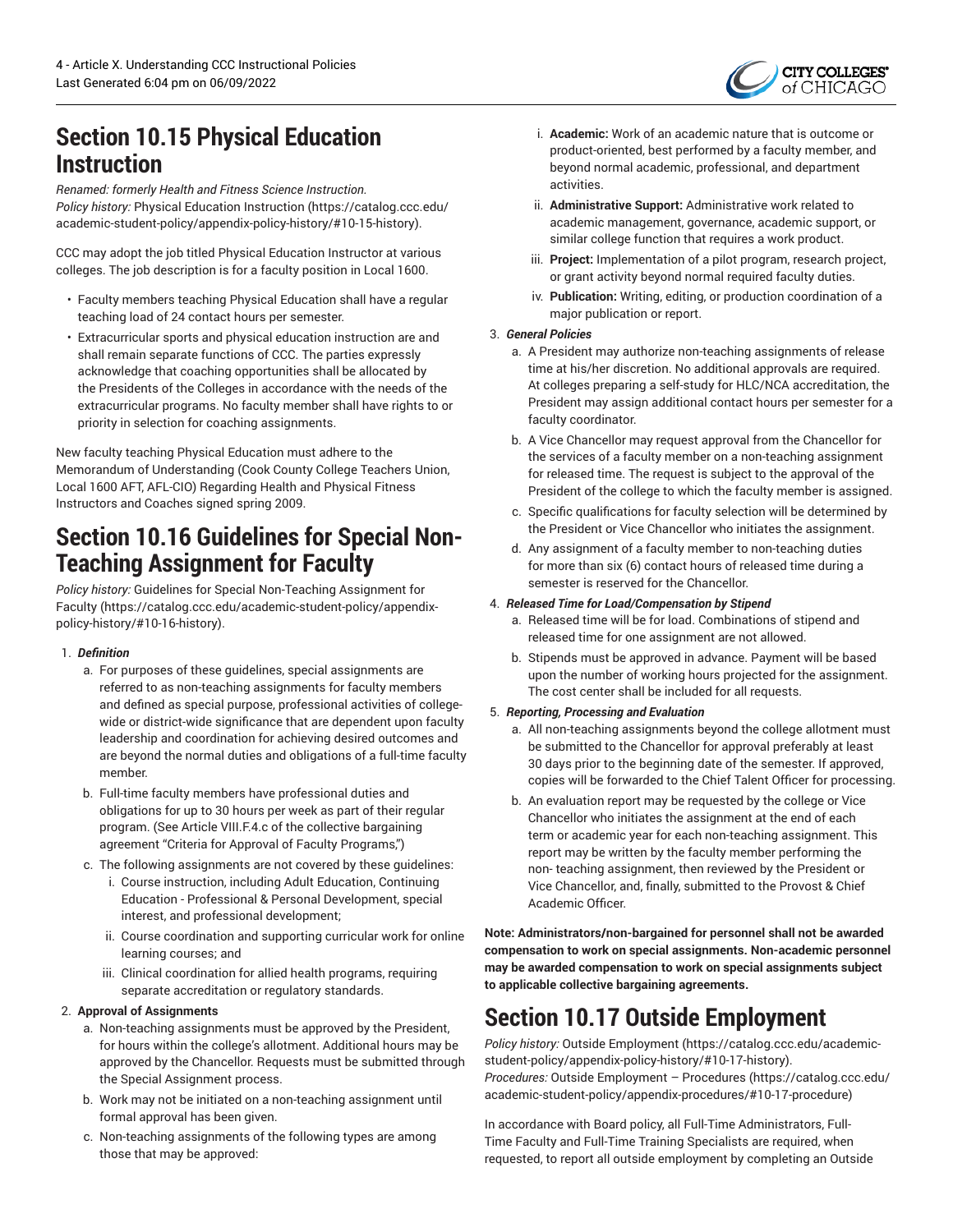Employment form. (See [Employee](http://www.ccc.edu/menu/Pages/Policies.aspx) Manual [\(http://www.ccc.edu/menu/](http://www.ccc.edu/menu/Pages/Policies.aspx) [Pages/Policies.aspx](http://www.ccc.edu/menu/Pages/Policies.aspx)), Section III, page 60.)

The Office of Human Resources will furnish the actual date when certification forms are due.

The holding of the equivalent of two or more full-time positions is prohibited by District policy.

### **Section 10.18 Faculty Pre-Registration Assignments**

*Policy history:* Faculty [Pre-Registration](https://catalog.ccc.edu/academic-student-policy/appendix-policy-history/#10-18-history) Assignments ([https://](https://catalog.ccc.edu/academic-student-policy/appendix-policy-history/#10-18-history) [catalog.ccc.edu/academic-student-policy/appendix-policy-history/](https://catalog.ccc.edu/academic-student-policy/appendix-policy-history/#10-18-history) [#10-18-history](https://catalog.ccc.edu/academic-student-policy/appendix-policy-history/#10-18-history)).

Faculty members who agree to perform registration duties outside of the week before class at the request of the administration, over and above regularly scheduled advising and conference hours, can be given credit for time logged. Such hours are to be credited toward the six-hour day required during the regular registration period.

Credit awarded for pre-registration assignments will be an hour-for-hour exchange.

### **Section 10.19 Faculty Teaching Continuing Education - Professional & Personal Development**

*Renamed: formerly Faculty Teaching Professional & Personal Development (Continuing Education)*

*Policy history:* Faculty Teaching Continuing Education - [Professional](https://catalog.ccc.edu/academic-student-policy/appendix-policy-history/#10-19-history) & Personal [Development](https://catalog.ccc.edu/academic-student-policy/appendix-policy-history/#10-19-history) ([https://catalog.ccc.edu/academic-student](https://catalog.ccc.edu/academic-student-policy/appendix-policy-history/#10-19-history)[policy/appendix-policy-history/#10-19-history\)](https://catalog.ccc.edu/academic-student-policy/appendix-policy-history/#10-19-history).

College credit faculty members may teach Continuing Education - Professional & Personal Development courses provided their load in combination with these classes does not exceed the limit set by the collective bargaining agreement. Payment for PPD courses is based on the PPD scale.

The lectureship must be approved by the Academic Vice President and the PPD Dean.

### **Section 10.20 Full-time Faculty Teaching Online Learning and College Success Courses**

*Policy history:* Full-time Faculty [Teaching](https://catalog.ccc.edu/academic-student-policy/appendix-policy-history/#10-20-history) Online Learning and College [Success Courses](https://catalog.ccc.edu/academic-student-policy/appendix-policy-history/#10-20-history) ([https://catalog.ccc.edu/academic-student-policy/](https://catalog.ccc.edu/academic-student-policy/appendix-policy-history/#10-20-history) [appendix-policy-history/#10-20-history\)](https://catalog.ccc.edu/academic-student-policy/appendix-policy-history/#10-20-history).

#### 1. *Online Courses Taught for Load*

In accordance with the Memorandum of Understanding and supported by Article IX.Q of the collective bargaining agreement regarding online learning courses, college credit full-time faculty members may teach one (1) online course as part of their semester teaching load, provided their load in combination with this course does not exceed the limit set by the Board- Union Agreement (Local 1600) and the faculty member has successfully completed the required training.

#### 2. *College Success Courses Taught for Load*

College Credit full-time faculty members may teach up to three (3) credit hours of College Success as part of their semester teaching load, provided their load in combination with this course does not exceed the limit set by the Board-Union Agreement (Local 1600). Fulltime faculty members who are hired specifically to teach College Success are not bound by these restrictions and may teach multiple sections of College Success each term.

- 3. *Online or College Success Courses Taught for Load and Stipend* Full-time faculty may teach:
	- One online learning course for load and one online learning course for stipend, or
	- Up to three (3) credit hours of College Success for load and up to three (3) credit hours of College Success for stipend, or
	- Either one (1) online learning course or up to three (3) credit hours of College Success for load, and either one (1) online learning course or up to three (3) credit hours of College Success for stipend.
	- If College Success is taught as stipend for fewer than three (3) credit hours, the stipend will be prorated accordingly.
- 4. *Training Requirements for Teaching Online and College Success Courses* Faculty teaching hybrid, online or College Success classes for the City Colleges of Chicago must successfully complete the initial training to ensure quality teaching of such courses.

#### **Notes:**

- College credit full-time faculty *cannot* teach both online learning courses and College Success courses concurrently in the same term for load. If the online course taught by the faculty member is the college success seminar, then the faculty member may not teach an additional on line course for load.
- All online learning and College Success teaching assignments must be reviewed by the Academic Vice President. The scheduling needs of the college and academic departments take precedence over faculty load requests for either College Success or online learning.
- Notwithstanding the provisions of academic freedom in the collective bargaining agreement, instructors teaching online learning courses acknowledge that the textbook, online course shell (available via the learning management system) and teaching materials are highly integrated and fundamental to the pedagogical rigor and success of the course. Therefore, online course instructors must agree to use them as a condition of teaching the course.
- Payment for online learning and College Success courses is based on established payment for full-time load or stipends as stated in the Local 1600 contract.

### **Section 10.21 Guidelines for Non-Instructional Employees to Teach**

*Policy history:* [G](https://catalog.ccc.edu/academic-student-policy/appendix-policy-history/#10-21-history) *(*[https://catalog.ccc.edu/academic-student-policy/](https://catalog.ccc.edu/academic-student-policy/appendix-policy-history/#10-21-history) [appendix-policy-history/#10-21-history](https://catalog.ccc.edu/academic-student-policy/appendix-policy-history/#10-21-history)*)*[uidelines for Non-Instructional](https://catalog.ccc.edu/academic-student-policy/appendix-policy-history/#10-21-history) [Employees](https://catalog.ccc.edu/academic-student-policy/appendix-policy-history/#10-21-history) to Teach [\(https://catalog.ccc.edu/academic-student-policy/](https://catalog.ccc.edu/academic-student-policy/appendix-policy-history/#10-21-history) [appendix-policy-history/#10-21-history](https://catalog.ccc.edu/academic-student-policy/appendix-policy-history/#10-21-history)).

#### 1. *Purpose*

To establish eligible employees and guidelines to manage the assignment of non-instructional employees to teach part-time.

2. *Eligible Employees*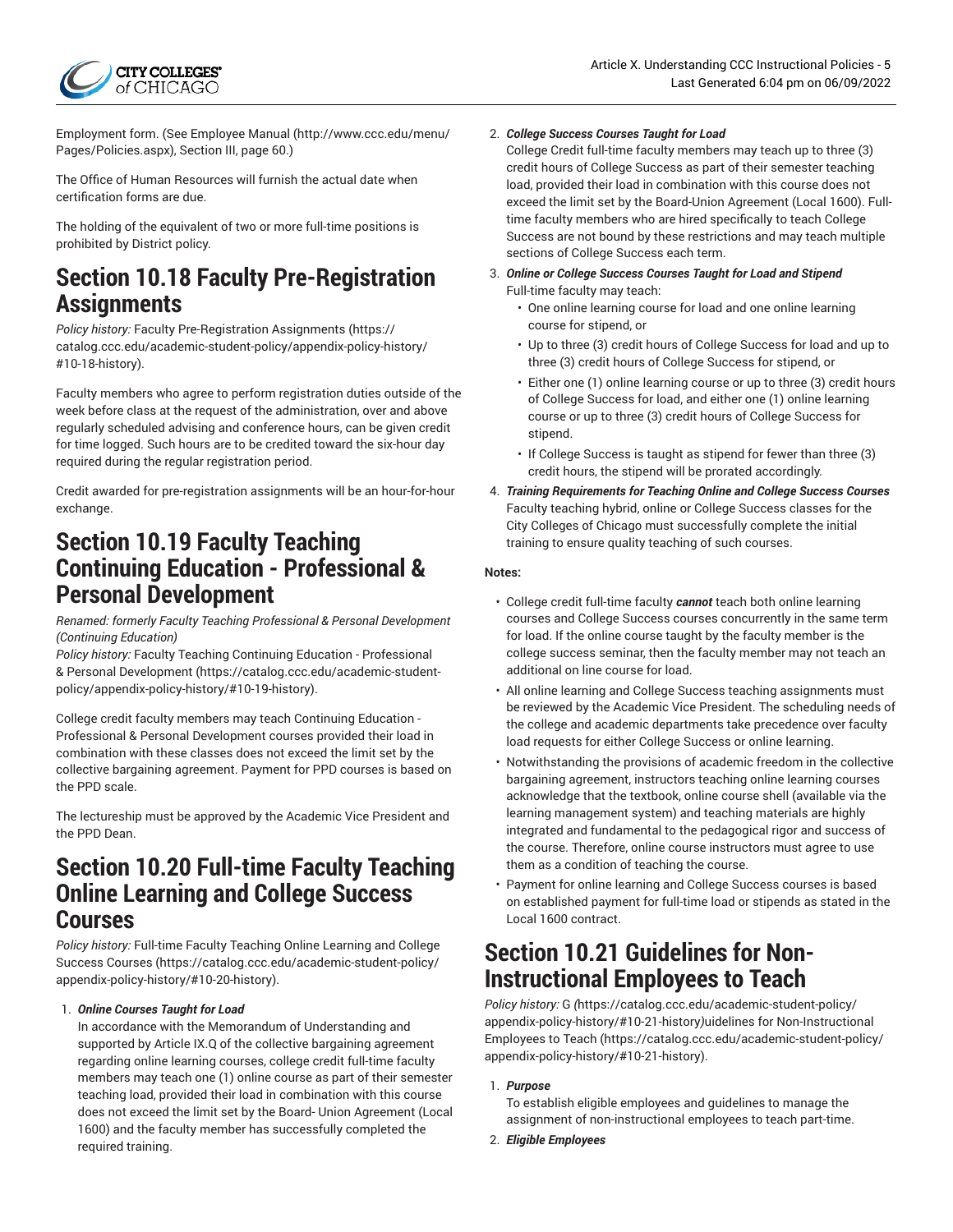

Full time, salaried, non-bargained for employees that are classified as Exempt in accordance with the Fair Labor Standards Act, may teach **only** one class or three (3) credit hours of College Success per term, whichever is greater.

#### 3. *Guidelines*

Following are the teaching guidelines for full time, salaried, nonbargained for, exempt employees ("non-instructional)".

- a. A non-instructional, exempt employee who wishes to teach **must** meet the appropriate qualifications to teach.
- b. A non-instructional exempt employee may be assigned to teach **after** the assignment of courses to Full-Time Faculty within the department, Full-Time Faculty from other Colleges, and lecturers (according to the union board agreement).
- c. A non-instructional, exempt employee who wishes to teach during regular work hours must first obtain pre approval from his/her immediate supervisor for an appropriate adjusted work schedule.
- d. The teaching request and the adjusted work schedule must be reviewed, approved and signed by the College Vice President.
- e. A non-instructional, exempt employee approved and assigned to teach credit courses may teach no more than one (1) class or three (3) credit hours of College Success per term, whichever is greater. If approved to teach non-credit courses, the employee may teach no more than 6 to 8 hours per term.
- f. A non-instructional, exempt employee assigned to teach must complete the necessary preparation time outside of the employee's regular or adjusted work schedule hours. Preparation must not be completed during scheduled work hours.
- g. A full-time, non-instructional, exempt employee teaching classes after hours, on the weekends or online is subject to the same rules as any part-time instructor. Preparation is not to be completed during scheduled work hours.

#### 4. *Calculation of Pay*

A non-instructional, exempt employee assigned to teach shall be paid at the established rate approved by the Board of Trustees for nonunion, adjunct faculty.

#### 5. *Exceptions*

Any exceptions to this policy must be submitted by the college VP or their designee to the Provost & Chief Academic Officer and Chief Talent Officer for approval prior to assigning the non-instructional employee to teach any course.

### **Section 10.22 Criteria for Lane Advancement**

*Policy history:* Criteria for Lane [Advancement](https://catalog.ccc.edu/academic-student-policy/appendix-policy-history/#10-22-history) ([https://catalog.ccc.edu/](https://catalog.ccc.edu/academic-student-policy/appendix-policy-history/#10-22-history) [academic-student-policy/appendix-policy-history/#10-22-history\)](https://catalog.ccc.edu/academic-student-policy/appendix-policy-history/#10-22-history).

Pursuant to Article VI.G.3 lane advances are effective on the anniversary date of the faculty member, only after the faculty member meets the requirements for advancement. The anniversary date is the day that commemorates the full-time hire date on the same day of the year as the initial event.

Faculty members employed as of July 15, 2013 will be advanced to a higher lane if he/she meets the criteria set forth below for each lane:

#### 1. *Lane II*

A master's degree plus fifteen (15) semester hours of graduate credit and the achievement of tenure in the City Colleges of Chicago, except that faculty members in active service status in Lane I prior to September 1, 1971, shall not be required to earn any credit hours but shall be automatically advanced to Lane II upon the achievement of tenure in the City College of Chicago.

#### 2. *Lane III*

Earned doctorate degree (Ph.D. or Ed.D.) or master's degree plus thirty (30) semester hours of graduate credit, and, in either case, six (6) years of college teaching experience, which shall include four (4) years of continuous teaching service in the City Colleges of Chicago in Lane II.

#### 3. *Lane IV*

Earned doctorate degree (Ph.D. or Ed.D.) or master's degree plus sixty (60) semester hours of graduate credit, and, in either case, eight (8) years of college teaching experience which shall include four (4) years of continuous teaching service in the City Colleges of Chicago in Lane III.

Pursuant to Article VI.G.3.b.(1), all graduate credit (to be counted towards lane advancement) must be earned subsequent to the time when the master's degree was awarded, and either

- 1. in the faculty member's teaching certificate, or
- 2. in a subject that faculty member has taught at the college level or might reasonably be asked to teach, or
- 3. in a formalized in-service program offered by the college administration.

### **Section 10.23 Contract Renewal and the Issuance of Tenure**

*Policy history:* Contract Renewal and the [Issuance](https://catalog.ccc.edu/academic-student-policy/appendix-policy-history/#10-23-history) of Tenure [\(https://](https://catalog.ccc.edu/academic-student-policy/appendix-policy-history/#10-23-history) [catalog.ccc.edu/academic-student-policy/appendix-policy-history/](https://catalog.ccc.edu/academic-student-policy/appendix-policy-history/#10-23-history) [#10-23-history\)](https://catalog.ccc.edu/academic-student-policy/appendix-policy-history/#10-23-history).

Faculty members hired for full-time employment after the Spring 2013 term must comply with the following policy:

#### 1. *External Jurisdictions*

Tenure at CCC must comply with both Illinois state law and the Agreement between the CCC Board of Trustees and the Cook County College Teachers Union, Local 1600 (hereafter "the contract").

#### 2. *Faculty Progress in the Talents of Teaching*

Tenure-track faculty members will progress in demonstrating competence in the Talents of Teaching as follows:

- a. In the first term, faculty members will submit a portfolio to identify their strengths and areas for growth based on the Talents of Teaching.
- b. In the second term, faculty members will design an Individual Learning and Service Plan to address areas for growth and to offer service to the institution.
- c. In the third term, faculty members will submit a portfolio, which includes documentation of progress towards completion of their Individual Learning and Service Plan.
- d. Faculty members will complete their Individual Learning and Service Plan in either the fourth or fifth term.
- e. In the fifth term, faculty members must submit a portfolio containing an evidence-based argument for tenure demonstrating competence in each of the Talents of Teaching.

#### 3. *Tenure Assistance Program*

Tenure-track faculty members will participate in and complete the Tenure Assistance Program (hereafter "TAP"). This program includes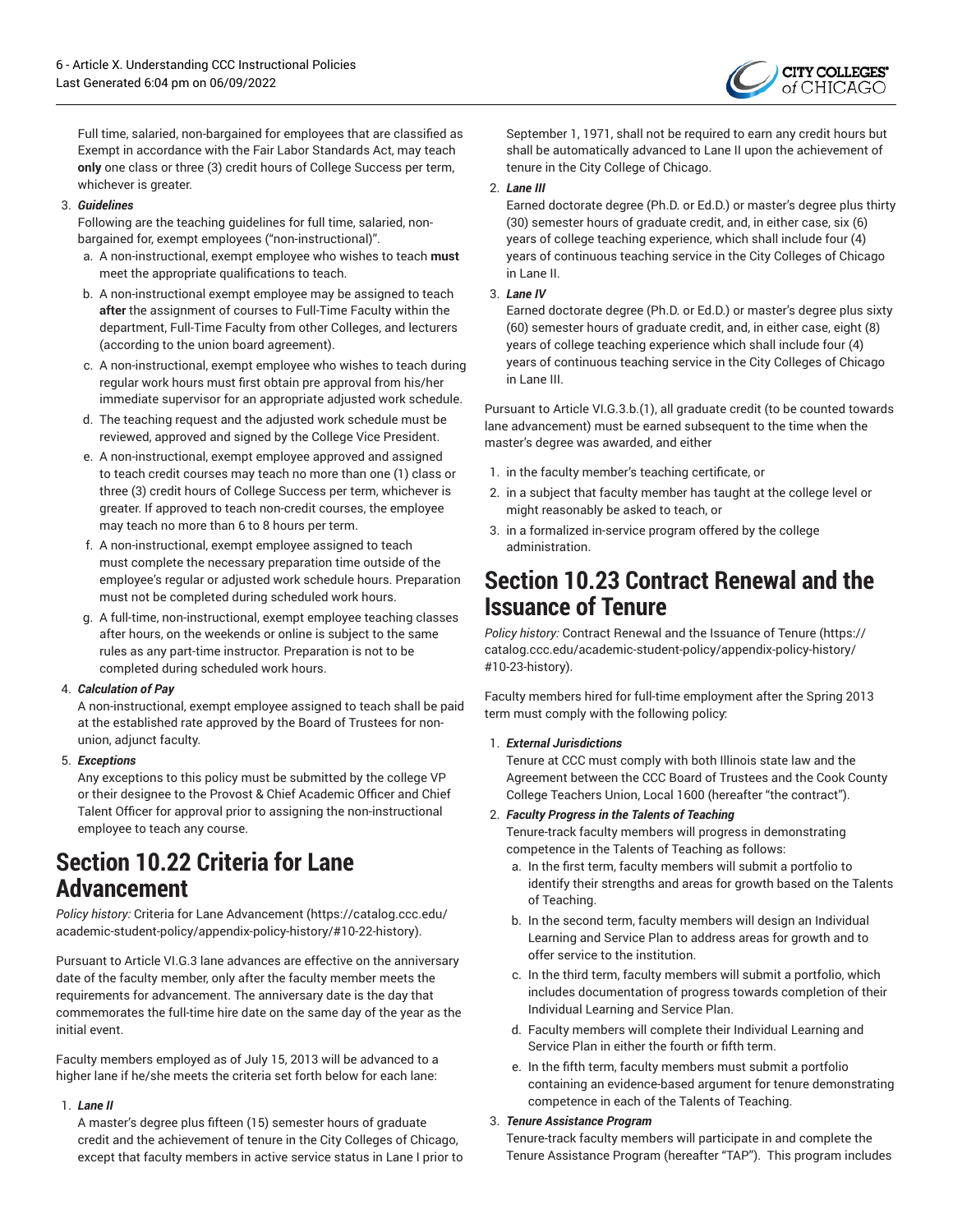

an orientation before the faculty member's first term of full-time teaching, a seminar during the second term, and participation in a mentor program. Faculty members hired for full-time employment for the Spring 2013 term or earlier may not participate in the TAP. The initial orientation of faculty members will be a formalized in service program.

| <b>Faculty</b>              | <b>Completed</b>                                      | <b>Credit Earned</b>                                    |
|-----------------------------|-------------------------------------------------------|---------------------------------------------------------|
| <b>Tenure Track Faculty</b> | Orientation Completed Credit earned = two             | (2) graduate credit<br>hours toward Lane<br>Advancement |
| <b>Tenure Track Faculty</b> | Second Term Seminar Credit earned = four<br>Completed | (4) graduate credit<br>hours toward Lane<br>Advancement |

#### 4. *Required Evidence for Evaluation*

Evidence of a tenure-track faculty member's teaching quality and progress towards achieving tenure will be evaluated using the following sources of evidence:

- a. Formal classroom observations
- b. Student course evaluations
- c. Retention and course success data
- d. Second Term Review Report
- e. Self-evaluative and reflective documents in each portfolio
- f. Teaching and service philosophy.
- g. Individualized Learning and Service Plan,
- h. Final argument for tenure with evidence that demonstrates competence in each of the Talents of Teaching.

#### 5. *Evaluation Procedures*

A faculty member's department will recommend to the college president for or against contract renewal (first and third terms) and on the issuance of a tenure contract (fifth term). The college president will submit for board approval either a contract renewal or tenure contract recommendation as appropriate.

a. Evaluation by the Department

As specified by the contract, the criteria for, and the procedures by which, recommendations on renewal of employment contracts are to be made must be published for the members of the department and the college president. Similarly, the criteria and procedures for the recommendation of tenure contracts shall also be published for the department members and the president.

Before voting, the members of the department will review the completed portfolio.

As provided for in the contract, the department chair will write a letter to the college president, which includes the result of the departmental vote as well as an evaluation of the faculty member.

- b. Evaluation by the College Administration and President
	- i. Use the Talents of Teaching to evaluate tenure track faculty members.
	- ii. Complete a portfolio rubric and recommendation with rationale based upon a review of the portfolio and department chair letter.
	- iii. Submit the portfolio rubric and recommendation with rationale for board approval. Provide copy for tenure track member.

c. Action by the Board

Tenure-track faculty members may be considered for continued employment. The CCC Board of Directors resolves to issue or not issue a contract renewal or tenure contract. The faculty member is informed of the Board decision by the College President. All Board decisions are documented in the minutes which are posted on the CCC website.

#### 6. *Ongoing Process Review*

- a. TAP leaders, Deans, and District administration will meet regularly to review the tenure process and its implementation.
- b. In instances where there is a conflict between the timing of college wide events and district-wide tap events all efforts should be made by college administrators to support the TTFM's attendance of the district-wide tenure assistance program event.
- c. Annual College Administration Tenure Process Report.
	- i. Each college will conduct a self-study of their tenure process and activities for the preceding year that examines:
		- 1. The College TAP and Mentor Program
		- 2. TAP Leader performance
	- ii. Submit an annual Tenure Process Report Part 1 that:
		- 1. Describes the process used to conduct the self-study.
		- 2. Summarizes the results of the self-study.
- d. District Review District Tenure Process Report District administration will review each College's Annual College Administration Tenure Process Report and conduct a review of portfolios submitted by tenure-track faculty members following Board approval of renewal/tenure decisions for the purpose of:
	- i. Establishing whether the college is adhering to the district process.
	- ii. Affirming effective use of rubrics and application of standards to support tenure decisions.
	- iii. Reporting college adherence to established Tenure Process to the Provost & Chief Academic Officer.
	- iv. Meeting with each college to review strengths and areas for growth.
	- v. Working with each college to author an action plan and timeline for addressing and correcting any noted compliance concerns.
- e. Review of the Talents of Teaching, the Tenure Assistance Program, tenure rubrics or other changes to the CCC policy will be a collaborative process between District administration and the district wide faculty council.

### **Section 10.24 Criteria for Promotion in Rank**

*Policy history:* Criteria for [Promotion](https://catalog.ccc.edu/academic-student-policy/appendix-policy-history/#10-24-history) in Rank ([https://catalog.ccc.edu/](https://catalog.ccc.edu/academic-student-policy/appendix-policy-history/#10-24-history) [academic-student-policy/appendix-policy-history/#10-24-history\)](https://catalog.ccc.edu/academic-student-policy/appendix-policy-history/#10-24-history). *Procedures:* Criteria for Promotion in Rank – [Procedures](https://catalog.ccc.edu/academic-student-policy/appendix-procedures/#10-24-procedure) ([https://](https://catalog.ccc.edu/academic-student-policy/appendix-procedures/#10-24-procedure) [catalog.ccc.edu/academic-student-policy/appendix-procedures/#10-24](https://catalog.ccc.edu/academic-student-policy/appendix-procedures/#10-24-procedure) [procedure\)](https://catalog.ccc.edu/academic-student-policy/appendix-procedures/#10-24-procedure).

Full-time faculty members are eligible for a Promotion in Rank after meeting the minimum criteria set for each rank. The Rank Committee of the Faculty Council of the City Colleges of Chicago and the Administration have agreed on the specific minimum criteria for each rank as described below.

iv. Meet deadlines for February Board approval.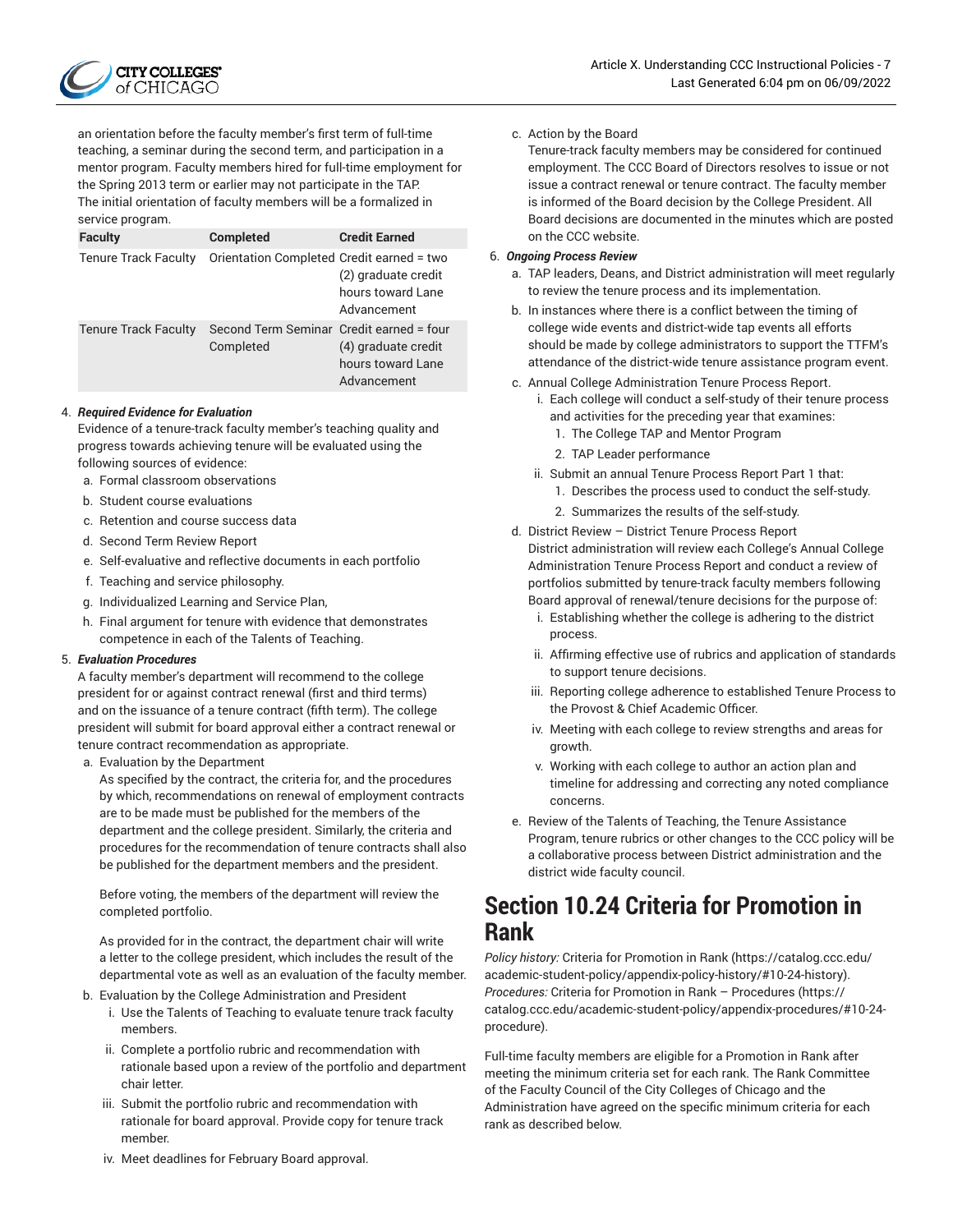

- Performance in Teaching
- Creative Teaching Methods
- Professional Growth
- College Service
- Creative Productivity
- Community Service
- Professional Associations

The Department Committee, Department Chairperson, Local College Rank Committee, and College President will review each set of criteria and determine if the faculty member is Satisfactory or Needs Improvement. Emphasis on effective teaching is a distinguishing and important characteristic of the City Colleges of Chicago. Each candidate for promotion shall be evaluated separately and confidentially by:

- The Rank Committee of the candidate's faculty unit (faculty unit is described as the candidate's department or discipline)
- Department Chair or Director
- Dean or Vice President for Academic Affairs, or equivalent administrator as the college President may direct.

Tenure shall be a requirement for promotion in rank after initial placement.

It is expected, as always, that a high rank demands a more distinguished performance than a lower rank. It shall be understood that strict adherence in the application of the criteria is desirable and that only the best qualified candidates may achieve promotion.

#### 1. *Experience and Length of Service*

The following experience and length of services requirements for each rank are minimums for qualification to be considered for promotion.

| <b>Assistant Professor</b>                                          | <b>Associate Professor</b>                                                                                      | <b>Professor</b>                                                                                                                           |
|---------------------------------------------------------------------|-----------------------------------------------------------------------------------------------------------------|--------------------------------------------------------------------------------------------------------------------------------------------|
| Three years of college Six years of college<br>teaching experience. | teaching experience<br>and three years in<br>rank of Assistant<br>Professor in the City<br>Colleges of Chicago. | Ten years of college<br>teaching experience<br>and four years in the<br>rank of Associate<br>Professor in the City<br>Colleges of Chicago. |

#### 2. *Educational Requirements*

The following educational preparation requirements for each rank are minimums for qualification to be considered for promotion. Less than the stipulated requirements in this area shall be acceptable if there is evidence of substantial or distinguished performance in any one or more of the other areas of this category.

|                                         | Assistant Professor Associate Professor Professor                                                                                                                                                                                                      |                                                                             |
|-----------------------------------------|--------------------------------------------------------------------------------------------------------------------------------------------------------------------------------------------------------------------------------------------------------|-----------------------------------------------------------------------------|
| than the minimum<br>requirements for    | 15 semester hours <sup>1</sup> of 30 semester hours <sup>1</sup> of 60 semester hours <sup>1</sup> of<br>graduate credit <sup>2</sup> more graduate credit <sup>2</sup> more graduate credit <sup>2</sup> more<br>than the minimum<br>requirements for | than the minimum<br>requirements for                                        |
| certification for<br>employment in CCC. | certification for<br>employment in CCC.                                                                                                                                                                                                                | certification for<br>employment in CCC or<br>an earned Doctorate<br>degree. |

#### **1**

The Rank Promotions Committee may also take into consideration under this category advanced study with recognized teachers (as in the Fine Arts), participation in workshops, institutes and seminars, practical experience in related non-academic fields (including travel), and applied experience in the field of specialization.

**2**

Graduate credit must be extended by a regionally accredited institution of Higher Education and appear on an official college transcript.

Credit hour totals indicated above shall be cumulative for each rank. The candidate for Professor needs only the total of 60 semester hours of graduate credit more than the minimum requirements for certification for employment in the City Colleges of Chicago.

Credits outside the field of specialization or certification shall be taken into consideration under this category if evidence is presented of their relevance or value to the performance and/or professional growth of the candidate as a faculty member. Courses and credits shall be considered graduate if the university so transcripts the course.

### **Section 10.25 Faculty (Credit, Early College & Foundational Studies) and Adult Educator Credential Review**

*Policy history:* Faculty (Credit, Early College & [Foundational](https://catalog.ccc.edu/academic-student-policy/appendix-policy-history/#10-25-history) Studies) and Adult Educator [Credential](https://catalog.ccc.edu/academic-student-policy/appendix-policy-history/#10-25-history) Review ([https://catalog.ccc.edu/academic](https://catalog.ccc.edu/academic-student-policy/appendix-policy-history/#10-25-history)[student-policy/appendix-policy-history/#10-25-history\)](https://catalog.ccc.edu/academic-student-policy/appendix-policy-history/#10-25-history). *Procedures:* Faculty (Credit, Early College & [Foundational](https://catalog.ccc.edu/academic-student-policy/appendix-procedures/#10-25-procedure) Studies) and Adult Educator Credential Review – [Procedures](https://catalog.ccc.edu/academic-student-policy/appendix-procedures/#10-25-procedure) [\(https://catalog.ccc.edu/](https://catalog.ccc.edu/academic-student-policy/appendix-procedures/#10-25-procedure) [academic-student-policy/appendix-procedures/#10-25-procedure](https://catalog.ccc.edu/academic-student-policy/appendix-procedures/#10-25-procedure)).

Copies of official transcripts from regionally accredited institutions of higher education showing award of a graduate degree (Masters or doctorate degree as appropriate) accompanied by a current resume/ curriculum vitae shall be submitted for all new faculty hires to the college for review and approval. Current licensure documents, as appropriate, as well as copies of an official foreign transcript evaluation must be submitted for review and approval. The College will accept the foreign transcript evaluation without the original transcript. Foreign transcripts must be evaluated by an official foreign educational credential evaluation service accredited by a National Association of Credential Evaluation Services (NACES) member organization [\(www.naces.org \(http://](http://www.naces.org) [www.naces.org\)](http://www.naces.org)).

Faculty official transcripts, resumes/CV, and other licensure documents must be submitted and approved prior to the offer of employment at the City Colleges of Chicago.

Utilizing the most current CCC credential guidelines, the appropriate Vice President will determine the teaching field for the given faculty candidate. Whenever a consensus cannot be reached, the Provost & Chief Academic Officer and the College President will determine the teaching field.

In addition, copies of official transcripts showing award of degree, as appropriate, accompanied by a current resume/CV shall be submitted for all new hires in Adult Education to the District Office of Adult Education for review and approval. Official transcripts, current resumes/CVs must be submitted for approval prior to the offer of employment at the City Colleges of Chicago.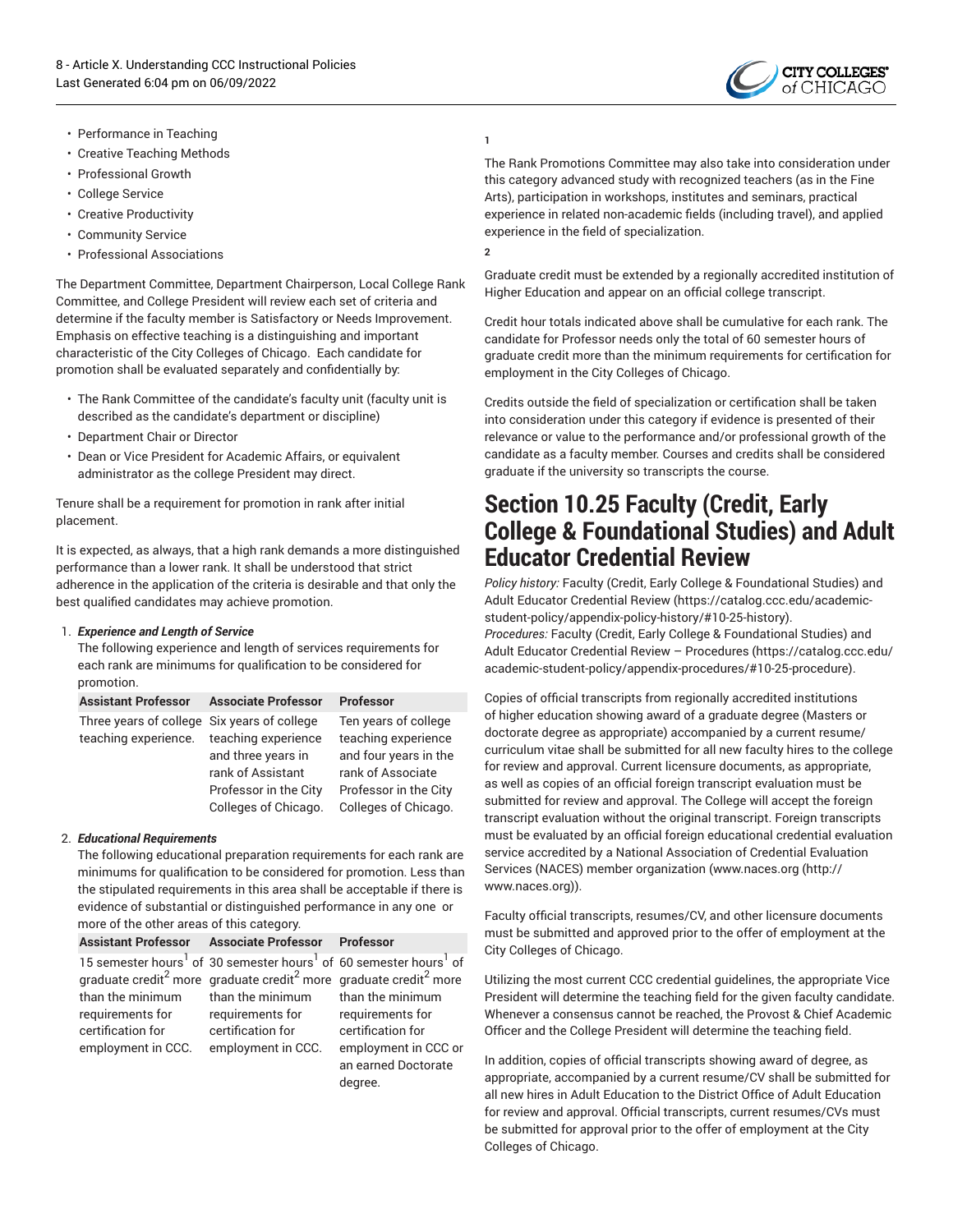

The District Office of Academic & Student Affairs maintains the current list of approved credentials guidelines necessary for the teaching of all academic disciplines, including foundational studies, credit and skills courses, and INTDSP 101 College Success Seminar. Grandfathering of credentials will be prohibited, faculty must meet current CCC credential guidelines. If a faculty member does not possess the requisite credentials to teach in a particular field, the faculty has 24 months to comply and provide evidence of obtained credential. In this case, the Office of Instruction will so notify the faculty member and provide a deadline date (24 months in the future) when the required credential must be obtained.

In instances where an instructor's academic preparation varies from the traditional credentials criteria but the instructor possesses relevant qualifications or experience to the teaching assignment based on industry or specialized accreditation standards and contributes to effective teaching and student learning outcomes, a request for an exception may be approved by the Vice President.

### **Section 10.26 Faculty Absences from Professional Duties: Procedures for Reporting Attendance**

*Policy history:* Faculty Absences from [Professional](https://catalog.ccc.edu/academic-student-policy/appendix-policy-history/#10-26-history) Duties: Procedures for Reporting [Attendance \(https://catalog.ccc.edu/academic-student-policy/](https://catalog.ccc.edu/academic-student-policy/appendix-policy-history/#10-26-history) [appendix-policy-history/#10-26-history\)](https://catalog.ccc.edu/academic-student-policy/appendix-policy-history/#10-26-history).

*Procedures:* Faculty Absences from [Professional](https://catalog.ccc.edu/academic-student-policy/appendix-procedures/#10-26-procedure) Duties: Procedures for Reporting [Attendance](https://catalog.ccc.edu/academic-student-policy/appendix-procedures/#10-26-procedure) – Procedures ([https://catalog.ccc.edu/academic](https://catalog.ccc.edu/academic-student-policy/appendix-procedures/#10-26-procedure)[student-policy/appendix-procedures/#10-26-procedure\)](https://catalog.ccc.edu/academic-student-policy/appendix-procedures/#10-26-procedure).

- 1. Article VIII.D.2 of the collective bargaining agreement requires faculty members to "be present on campus for all professional duties and obligations, including classes, department meetings, faculty meetings called by the College President or Chancellor, and student conference hours." Since compensation is for the performance of professional duties and obligations, an absence shall be charged for non-attendance at any scheduled activity that a faculty member is required to attend by administrative directive or contracted obligation.
- 2. If a faculty member is absent without administrative permission (except for illness or personal leave) from all classroom assignments or other scheduled professional duties or obligations on a given day, said faculty member shall be docked one day of pay or have one day charged to personal leave provided days are available in the personal leave bank, with this decision to be made by the faculty member. In the event the faculty member is absent without administrative permission (except for illness or scheduled personal leave) from one or more but not from all required activities on a given day that person shall be docked one-half day. (Note: per Virginia Reyes Step II Grievance Ruling, June 2002.)
- 3. Absence from scheduled professional duties on a day when no instructional duties are required shall be charged on the same basis as an absence from all class(es), i.e. one day.

### **Section 10.27 Carry-Over of Seniority in the Event of Departmental Reassignment**

*Policy history:* Carry-Over of Seniority in the Event of [Departmental](https://catalog.ccc.edu/academic-student-policy/appendix-policy-history/#10-27-history) [Reassignment](https://catalog.ccc.edu/academic-student-policy/appendix-policy-history/#10-27-history) ([https://catalog.ccc.edu/academic-student-policy/](https://catalog.ccc.edu/academic-student-policy/appendix-policy-history/#10-27-history) [appendix-policy-history/#10-27-history\)](https://catalog.ccc.edu/academic-student-policy/appendix-policy-history/#10-27-history).

For certain purposes, seniority can be exercised within a department and for other purposes with the colleges. Each faculty member is assigned to a department where a list of those assigned members in order of their "date of beginning continuous full-time employment" is maintained to establish the order for their exercise of departmental seniority rights. Therefore, when a faculty member's assignment is changed from one department to another within a college, that faculty member shall be placed on the seniority list of the receiving department in a sequence reflecting "the date of beginning continuous full-time employment" by the City Colleges of Chicago.

### **Section 10.28 Seniority Rights of Faculty Members Split Between Departments**

*Policy history:* Seniority Rights of Faculty [Members](https://catalog.ccc.edu/academic-student-policy/appendix-policy-history/#10-28-history) Split Between [Departments](https://catalog.ccc.edu/academic-student-policy/appendix-policy-history/#10-28-history) *(*[https://catalog.ccc.edu/academic-student-policy/](https://catalog.ccc.edu/academic-student-policy/appendix-policy-history/#10-28-history) [appendix-policy-history/#10-28-history](https://catalog.ccc.edu/academic-student-policy/appendix-policy-history/#10-28-history)*).*

Faculty members shall be shown on one department seniority list only. Except for purposes of reduction in force, and college wide bidding for extra work, where rotation points are the same, they shall not exercise rights of seniority over faculty members on a different seniority list.

Therefore, where a department cannot generate sufficient contact hours to fill the program of faculty assigned to it, and some of those faculty are qualified to teach courses in a different department where there are classes where load requirements have been met, then those faculty members may be assigned those classes. Faculty shall not have seniority rights of course selection over other full-time members of the department to which the faculty member is not assigned and who are on a different seniority list.

# **Section 10.29 Authentic Signatures**

*Policy history:* Authentic [Signatures](https://catalog.ccc.edu/academic-student-policy/appendix-policy-history/#10-29-history) ([https://catalog.ccc.edu/academic](https://catalog.ccc.edu/academic-student-policy/appendix-policy-history/#10-29-history)[student-policy/appendix-policy-history/#10-29-history\)](https://catalog.ccc.edu/academic-student-policy/appendix-policy-history/#10-29-history).

Authentic, not facsimile or rubber-stamp, signatures must appear on all documents being authorized for processing (i.e. board reports, purchase orders, authorizations for payment, certificates of attendance, payrolls, etc.).

Note that in accordance with the Electronic Signatures in Global and National Commerce Act, an electronic signature is to be considered "authentic."

# **Section 10.30 Instructor Processes**

*Renamed: formerly Certification of Active Pursuit (for Credit, Skills, and Continuing Education - Professional & Personal Development). Policy history:* Instructor [Processes](https://catalog.ccc.edu/academic-student-policy/appendix-policy-history/#10-30-history) ([https://catalog.ccc.edu/academic](https://catalog.ccc.edu/academic-student-policy/appendix-policy-history/#10-30-history)[student-policy/appendix-policy-history/#10-30-history\)](https://catalog.ccc.edu/academic-student-policy/appendix-policy-history/#10-30-history).

All CCC instructors are required to complete the following faculty processes correctly and on time for each class each term:

- Create and post the syllabus
- No-show withdrawal (NSW) process initial class meeting attendance is recorded, including students who WTH after the class started
- Midterm administrative withdrawal (ADW), active pursuit certification, and grading process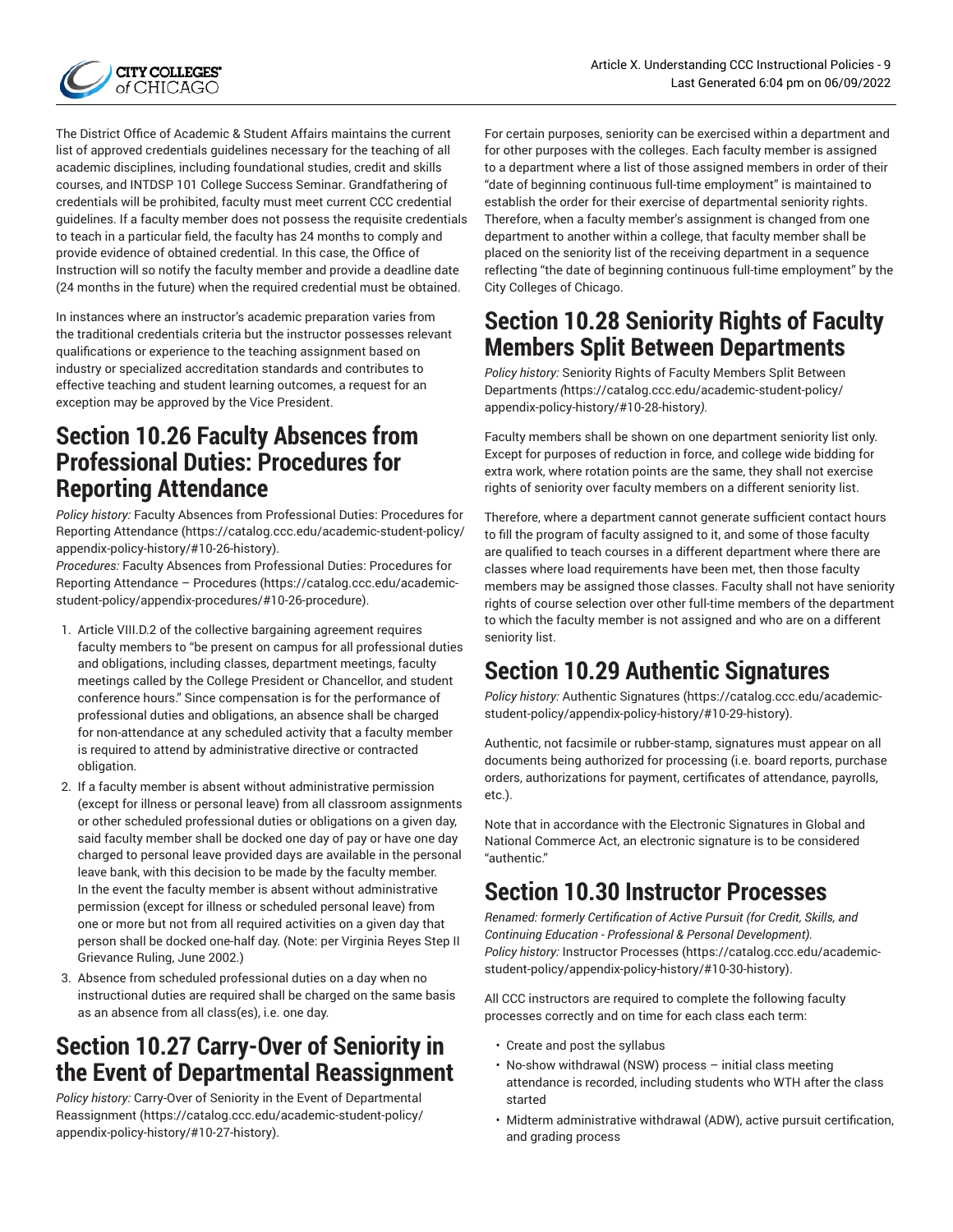

- Final grading (Effective Fall 2020 last date of active pursuit if student receives an "F" grade)
- Grading after end of term (for Incomplete "I" grades)

#### a. *Create and Post the Syllabus*

On the first day of class, each instructor is required to provide each student with a written copy of the syllabus (printed or electronic; see Learning Management System), which includes (minimum):

- Course objectives
- Student learning outcomes
- Course requirements, methods of evaluation, and grading policies
- Measures of active pursuit, which may include: class attendance, class participation, taking required quizzes and examinations, submission of required papers and homework assignments, and/ or completion of online academic activities
- Expectations for student attendance and make-up work should also be included in the syllabus

Final grades appropriate to the grading basis of the course (see Grade Designations) or I (Incomplete) will be awarded in accordance with the grading policy distributed by the instructor at the beginning of the class. In order to satisfy audits, legal requirements, and to protect student rights, instructors must retain a copy of the preceding information in his/her files at the college, itemizing all grades awarded for all student work completed during each term and the criteria utilized for the awarding of final grades.

Department Chairs should collect this information from instructors and retain it in departmental files.

#### b. *No-Show Withdrawal Process*

Instructors must monitor student attendance at the beginning of the term, record attendance for all students for the first-class meeting (including students who WTH after the class start date), and must complete the no-show withdrawal (NSW) certification online process (manual backup available) for each class no later than the provided deadline date. Instructors will enter an NSW for each student who did not attend the required initial class session(s). For more information about when to issue an NSW, see NSW – No-Show Withdrawal.

- Attendance in an online class is defined as class engagement or participating in an academic related activity.
- a. Note: this process **must** be completed even if there are no NSWs to report.

If circumstances warrant, a student who has been designated as NSW may be reinstated. In such cases, the instructor only must submit a reinstatement form with appropriate administrative approval to the Office of the Registrar for processing.

#### b. *Midterm administrative withdrawal (ADW), active pursuit certification, and grading process*

Instructors are required to complete the online midterm administrative withdrawal (ADW), active pursuit certification, and grading process for each student on the class roster no later than the provided deadline date. Note: midterm certification of active pursuit is an ICCB required process that is subject to audit and serves as the basis for the ICCB credit hour reimbursement process. Note: this process **must** be completed by the instructor even if there are no ADWs to report.

Instructors must complete the following three midterm process components using the online midterm process (manual backup available):

- ADW each student who is not actively pursuing course completion in accordance with the published measures of active pursuit must be administratively withdrawn.
- Active pursuit certification each student who is actively pursuing course completion must be certified. Measures of active pursuit will be selected and recorded.
- Grade entry each student who is actively pursuing course completion will receive a midterm grade appropriate to the grading basis of the course (see Grade Designations). Note: midterm grades are not recorded for short duration classes.

#### c. *Final Grading*

Instructors are required to enter a final grade for each student on the final grade class roster by the provided deadline date using the online process (manual backup available). Each student will receive a final grade appropriate to the grading basis of the course (see Grade Designations) in accordance with the published grading policy. In certain circumstances, students may receive an Incomplete "I" grade and a provisional final grade (required if an "I" grade is issued). See I – Incomplete and Glossary of Terms for more information, including a definition of "provisional final grade."

City Colleges of Chicago is a non-attendance taking institution, however, in order to determine if a student "unofficially withdrew" from class, a last date of active pursuit must be recorded for all students receiving an "F". If a student actively pursued the class through the last date of the term as the last date of active pursuit. The unofficial withdrawal date will be the last date of active pursuit, defined in the syllabus. An unofficial withdrawal does not change the final grade and does not appear on the transcript.

*Provisional final grade* the provisional final grade is the final grade a student would earn if the student does not complete any of the incomplete coursework (final assignments, papers, exams, etc.) and therefore is graded "zero" on those incomplete class requirements, following the issuance of an Incomplete "I" grade (see I – Incomplete).

Note: any missing final grades will be automatically assigned as NG (no grade), indicating that the instructor failed to submit a final grade. In this case, the instructor will be required to submit a grade change form with the correct final grade to the Office of the Registrar.

#### d. *Grading after End of Term (for Incomplete "I" Grades)*

Instructors must complete final grading for any student issued an "I" grade by end of term processing for the next term (excluding the Summer term). For more information about "I" grades, see I – Incomplete.

At the end of each term, instructors must submit to the Department Chair a copy of the grade reports (only if manual grade reports were used) on which they have recorded (in ink) all midterm grades, all final grades and requirements for removal of "I" (Incomplete) grades.

The Registrar shall certify to the Academic Vice President and Department Chairs that the grade report for each instructor's class has been received. The Department Chair shall further verify that a course syllabus, copy of all assignments, and/or tests required for the removal of each "I" grade have been recorded in the student information system (and if required, placed in the Department files) and shall so certify to the Vice President. If a student does not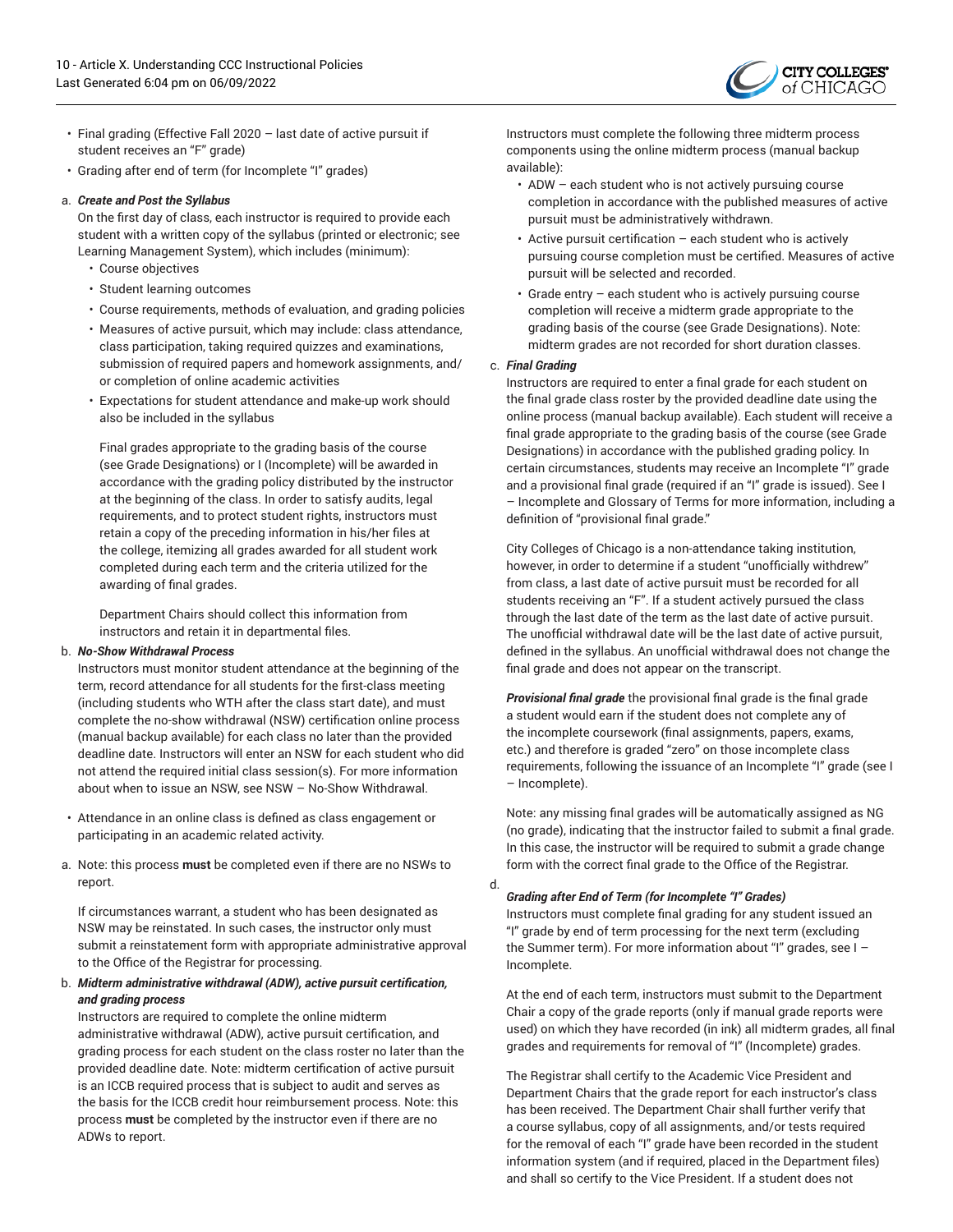

complete any remaining coursework, then the "I" grade will lapse to the provisional final grade.

### **Section 10.31 Learning Management System**

*Policy history:* [Learning Management System](https://catalog.ccc.edu/academic-student-policy/appendix-policy-history/#10-31-history) ([https://catalog.ccc.edu/](https://catalog.ccc.edu/academic-student-policy/appendix-policy-history/#10-31-history) [academic-student-policy/appendix-policy-history/#10-31-history\)](https://catalog.ccc.edu/academic-student-policy/appendix-policy-history/#10-31-history).

#### a. *Learning management system*

- A. Effective fall 2009, all full-time faculty are required, at a minimum, to post their syllabi on the learning management system (LMS). An external link to the course syllabus is not acceptable.
- B. Effective fall 2010, all part-time faculty are required, at a minimum, to post their syllabi on the LMS.
- C. The LMS Course Menu must contain a content area labeled *Syllabus*.

#### b. *Syllabi*

- A. The Course Syllabus must be made available on the LMS Syllabus Course Menu area to students, guests, and observers no later than the first week of the term. Any exceptions must be approved by the Vice President for Academic and Student Affairs.
- B. All posted syllabi will contain measurable student learning outcomes.

### **Section 10.32 Adult Educator Compliance with Professional Development Hours**

*Policy history:* Adult Educator Compliance with Professional [Development](https://catalog.ccc.edu/academic-student-policy/appendix-policy-history/#10-32-history) [Hours](https://catalog.ccc.edu/academic-student-policy/appendix-policy-history/#10-32-history) *(*[https://catalog.ccc.edu/academic-student-policy/appendix-policy](https://catalog.ccc.edu/academic-student-policy/appendix-policy-history/#10-32-history)[history/#10-32-history](https://catalog.ccc.edu/academic-student-policy/appendix-policy-history/#10-32-history)*).*

ICCB requires that all adult educators receive a minimum of twelve hours of professional development training each fiscal year, which runs from July 1st through June 30th. The purpose of this policy is to enable adult educators to effectively meet the critical needs of students and to enhance student learning achievement. Professional development activities assist adult educators in improving their understanding of philosophies, methods, materials, and the latest research in their profession.

The following policy is proposed under the collective bargaining agreement between the Board of Trustees of Community College District No. 508, County of Cook, State of Illinois, and the American Federation of State, County and Municipal Employees, Council 31, AFL-CIO and its Local 3506 Article VI, Section 5: Rules of Conduct, which states, "The Board may establish reasonable rules of conduct. The Union shall be notified of such rules at least twenty-five (25) days in advance whenever reasonably possible, which shall also be made available for employee inspection at each President's Office and at each Learning Resource Center."

Each adult educator must demonstrate that he or she has earned twelve hours of ICCB mandated professional development during each fiscal year. Adult Educators who have not completed the twelve ICCB mandated professional development hours before the start of the Summer term shall be given timely notice that they are in danger of being out of compliance and will not be assigned to teach the following fall term unless they provide proof of having fulfilled the required hours by the end of the current Summer term. The Adult Educator will not be reinstated to teach at City Colleges until he or she provides proof of having fulfilled

the required hours from the previous fiscal year by the end of the current Summer term.

In accordance with this policy, management will:

- Provide and promote ample opportunities for both on campus and off campus professional development.
- Maintain records of professional development activities attended by adult educators in paper files and in the PeopleSoft System. (The Adult Educator is responsible for submitting records of attendance in professional development activities to management in a timely manner.)
- Provide timely notice of failure to accrue the required hours and of termination of assignment due to a failure to comply with this policy.
- Comply with the requirements of the collective bargaining agreement of the Board of Trustees of Community College District No. 508, State of Illinois and the American Federation of State, County and Municipal Employees, Council 31, AFL-CIO and its Local 3506, Article VI, Section I: Staff Development.

## **Section 10.33 Sabbatical Leave**

*Policy history:* [Sabbatical](https://catalog.ccc.edu/academic-student-policy/appendix-policy-history/#10-33-history) Leave [\(https://catalog.ccc.edu/academic](https://catalog.ccc.edu/academic-student-policy/appendix-policy-history/#10-33-history)[student-policy/appendix-policy-history/#10-33-history\)](https://catalog.ccc.edu/academic-student-policy/appendix-policy-history/#10-33-history).

Article IX.A.1.a of the 1600 CBA states that, *"The Chancellor shall have the authority, with approval of the board, to grant leaves of absence to tenured faculty members for a period not to exceed one academic year and not less than one semester for resident study, research and writing, travel, or other purposes designed to improve the services of the faculty member to the Colleges*.*"*

Tenured faculty members are eligible for sabbatical after completing six or more years of continuous satisfactory active service. After completing a sabbatical and successfully being reinstated to the college, a faculty member may be eligible for another sabbatical after six (6) years of additional continuous satisfactory active service.

A faculty member on sabbatical leave shall receive one-half (50%) of his/ her full base salary for an academic year leave or his full base salary for a semester leave.

The number of faculty members who will be permitted to take sabbatical leave each academic year shall not exceed five percent (5%) of the faculty members in the college.

Eligible faculty members wishing to submit an application should complete the Application for Sabbatical Leave found on the [Faculty](http://www.ccc.edu/departments/Pages/Faculty-Forms.aspx) [Forms](http://www.ccc.edu/departments/Pages/Faculty-Forms.aspx) [\(http://www.ccc.edu/departments/Pages/Faculty-Forms.aspx\)](http://www.ccc.edu/departments/Pages/Faculty-Forms.aspx) webpage, content and formatting requirements can be found on the Sabbatical Application Format document. Applications are initially reviewed at the college level by a joint Union-Administration committee consisting of an equal number of faculty and administrators who will make a recommendation on the application to the college president. Approved applications will be sent to the Educational Quality team at the District Office for final review, approval, and processing. Applications will be reviewed to ensure they meet sabbatical requirements listed in Article IX.A.1.a of the CBA as well as the requirements listed in the Sabbatical Application Format document.

To be reinstated, faculty must submit a Final Report of Sabbatical Leave Activities to their respective college, the form can be found on the [Faculty](http://www.ccc.edu/departments/Pages/Faculty-Forms.aspx) [Forms](http://www.ccc.edu/departments/Pages/Faculty-Forms.aspx) [\(http://www.ccc.edu/departments/Pages/Faculty-Forms.aspx\)](http://www.ccc.edu/departments/Pages/Faculty-Forms.aspx)